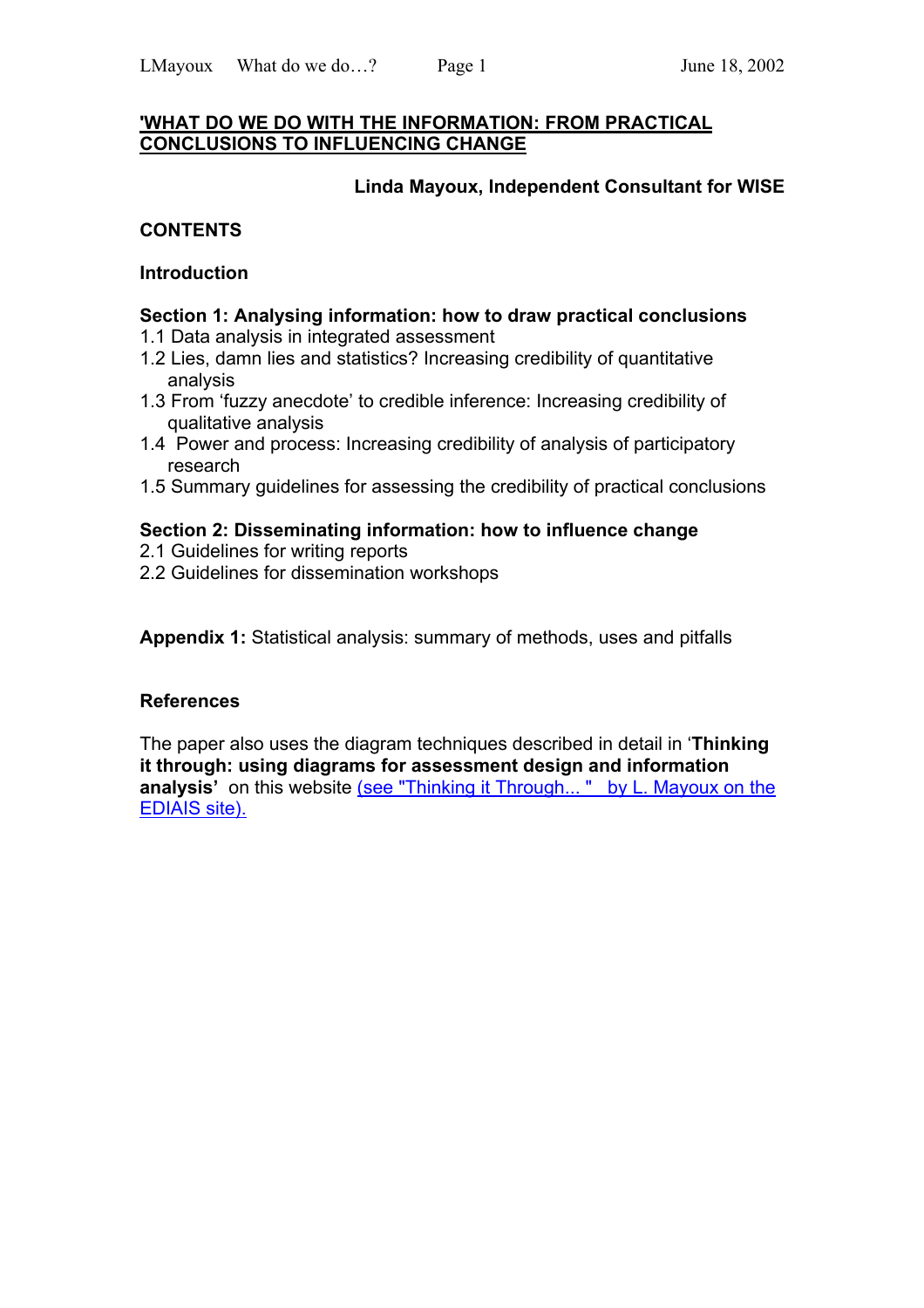# **INTRODUCTION**

The usefulness of any impact assessment depends not only on its design and ways in which information is collected but:

- **how the information is analysed:** even the most rigorous and wellfunded assessment is only as useful as the conclusions and recommendations which it is able to credibly produce.
- **how the information is disseminated and to whom:** only if information is presented clearly and disseminated to the relevant stakeholders is it likely to make any useful contribution to practical improvement in projects, programmes or policy environments.

In integrated assessment both the analysis of information and its dissemination are *iterative and cumulative processes* of comparing and crosschecking information from participatory workshops, qualitative investigation as well as quantitative surveys. There should be periodic pauses in the assessment to take stock This will involve dissemination of 'work in progress' to relevant stakeholders in order to draw on their insights and expertise and also to ensure that practical recommendations are widely discussed as an integral part of the assessment process. This will help to ensure their feasibility and increase their likelihood of acceptance by different stakeholder groups.

It is with these processes of analysis and dissemination of information that this paper is concerned. Underlying the guidelines given are assumptions that:

- the main aim of impact assessments which use development funds (as opposed to research funds) is to lead to implementation of improvements in programmes and policy
- that stakeholder accountability and capacity building are essential to translating improved knowledge into improved practice. This includes not only programme staff, policy-makers and funding agencies, but also those who are intended to benefit and particularly the poor and disadvantaged.

It is assumed that these principles have informed the design and implementation of the investigation: choice of indicators, sampling and ways in which information is obtained as discussed elsewhere on this website. (See EDIAIS pages on **Sampling, Selecting Indicators**, and How do we find out?).

All assessments include budgets for data analysis and dissemination. But data analysis often does not do full justice to the data collected. Insufficient attention is often paid to ensuring the effectiveness of dissemination. There is a need for: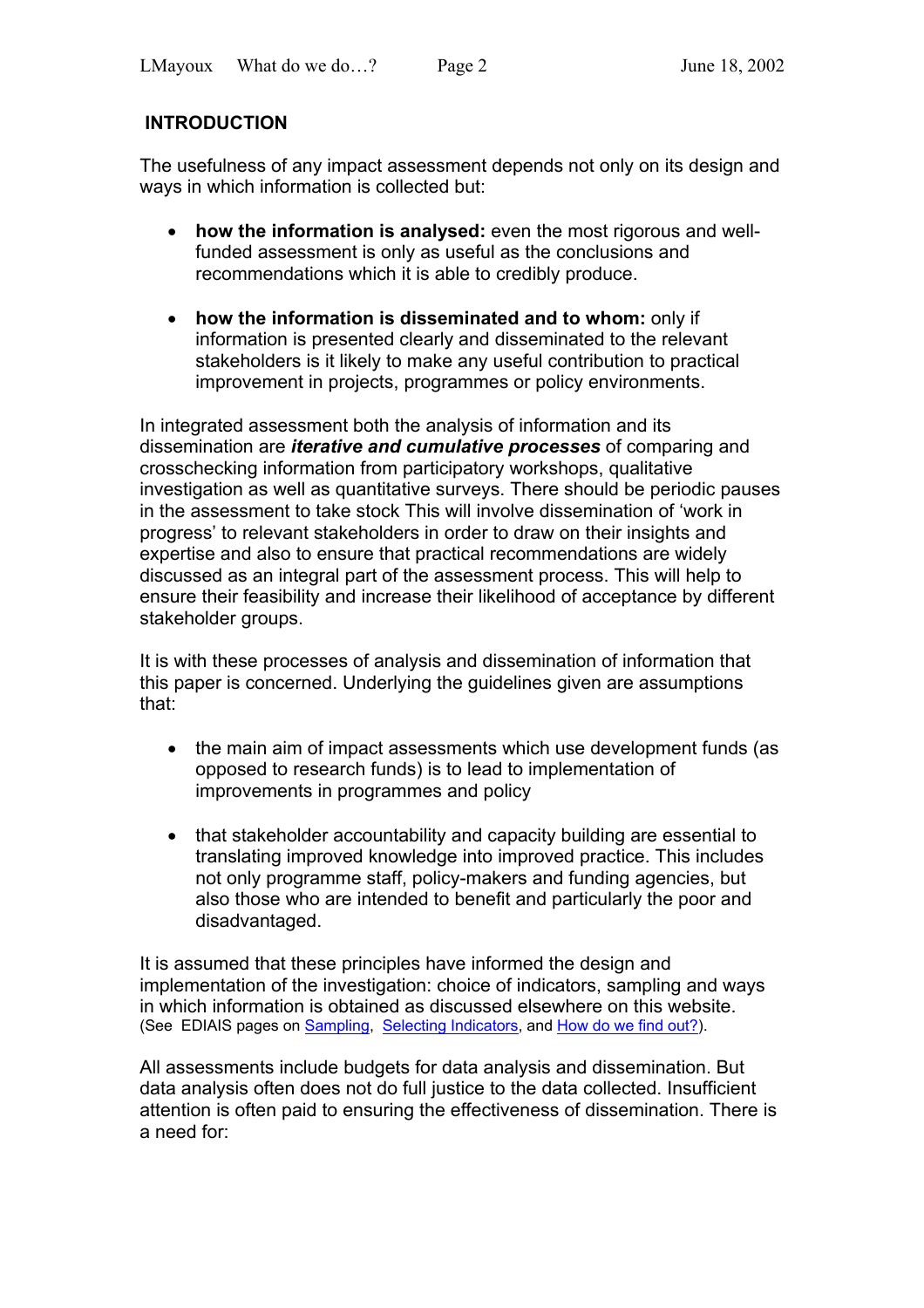- greater rigour in use of quantitative, qualitative and participatory data analysis to address justifiable concerns about inherent limitations in all methodologies
- greater clarity and honesty in presentation of findings and how practical inferences are made
- greater attention to the information needs and skills of different audiences and how these can be addressed
- better use of all opportunities for discussion with the different stakeholders at all stages of the assessment process

### **SECTION 1: ANALYSING INFORMATION: HOW TO DRAW PRACTICAL CONCLUSIONS**

## **1.1 Analysis of information in integrated assessment**

There is wide scepticism about the reliability of any or all of the methods used in impact assessment. This is partly because of lack of understanding between different disciplines. It is also partly because of inherent shortcomings in any assessment methodology in isolation. Economists and statisticians often dismiss as ' fuzzy and anecdotal ' findings which cannot be quantified for large numbers of people. Sociologists and anthropologists are equally sceptical about the credibility of quantitative information because of the inevitable limitations of quantitative indicators and statistical analysis in explaining complex processes. Both are sceptical of participatory research because of its reliance on pictorial products, and the inevitable influence of power relations in the participatory process.

Detailed discussion of methods of analysis of quantification, qualitative research and participatory methods can be found elsewhere on this site and/or in the Resources listed at the end of this paper. Whatever methods are used it will be necessary in analysis to bear in mind limitations in the information obtained due to:

- Partial nature of the indicators used
- Any possible biases in the sampling methodology used and/or actual sample of people interviewed
- Potential unreliability in responses to particular questions and/or responses by particular interviewees

There are ways in which these problems can to some extent be overcome through better use of the different methods. Importantly there are complementarities between methods which can be built on in integrated assessment in order to significantly increase the credibility of the investigation.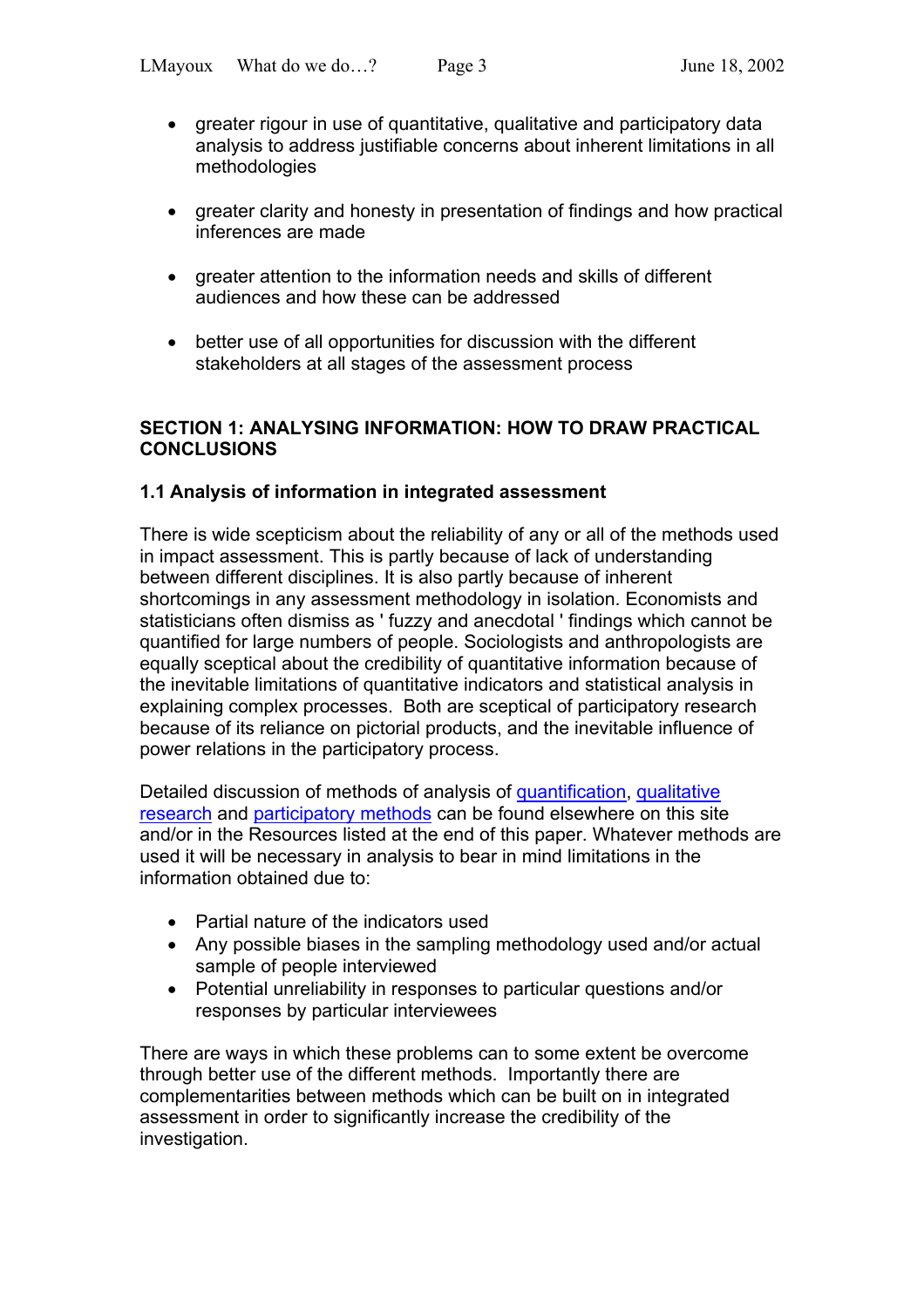This requires ongoing analysis at periodic stages throughout the assessment to examine:

- the usefulness of the hypotheses being investigated and whether these should be refined in the light of the data being collected,
- the reliability and relevance of indicators being used and how any limitations should be addressed
- representativeness or gaps in range of people being interviewed
- how any inherent or emerging limitations of the investigation process should be addressed.

Even in very small and short assessments with little time for change the potential limitations must be constantly be borne in mind and fully addressed in the conclusions and recommendations. At the analysis stage it is crucial to acknowledge any limitations and identify the implications for limitations in the conclusions and recommendations. This involves attention not only to probable criticisms or questions posed by debates within particular methodological traditions, but also issues raised by proponents of other methodologies.<sup>[1](#page-3-0)</sup>

 In larger and more comprehensive assessments there is scope for a systematic and well-thought through integration of methods to ensure an ongoing and critical process of reflection, refinement and improvement in reliability of the investigation.

## **1.2 Lies, damn lies and statistics? Increasing the credibility of quantitative analysis**

For most impact assessments statistical analysis will be relatively simple, using a few basic measures and methods of representation. The small sample sizes involved in most impact assessments make the use of complex statistical methods inappropriate. Sample sizes are rarely over 300 because of limitations in resources and the inevitable trade-offs in terms of time between comprehensiveness of questionnaires and numbers of people who can be interviewed. For this reason this paper is concerned with ways of making this level of assessment and analysis more rigorous and credible.

The relevance of more sophisticated statistical modelling techniques may increase with the current moves towards strategic impact assessment. Involving donor consortia may also make statistical modelling more relevant. Also if impact indicators are fully integrated into programme monitoring and evaluation to provide data pools of thousands of beneficiaries then more sophisticated techniques can be used. Detailed discussion of statistical analysis for large samples is given in economics and social science statistics manuals and computer packages for statistical analysis like SPSS (See Resources). Nevertheless sophistication in statistical modelling will still only produce results as good as the data fed into the system. This will still require participatory processes for identifying the most relevant questions to be

<span id="page-3-0"></span> 1 For a detailed account of contrasts between different methodological approaches see Hulme 2000.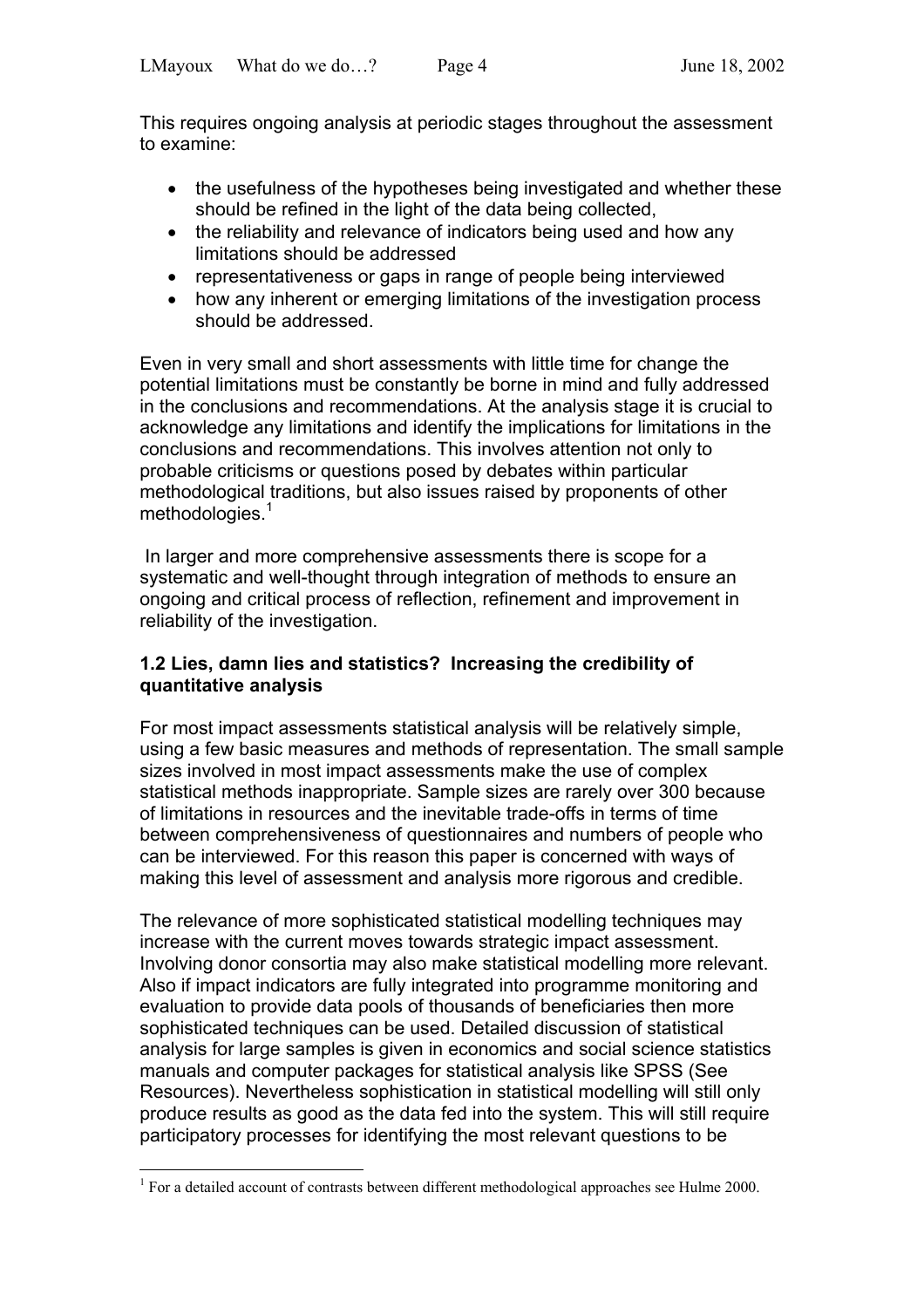asked, the most appropriate indicators and effective integration of quantitative with other methods in order to yield credible practical conclusions.

Quantification is an essential part of all impact assessment. It is often possible to say far more than is done in many quantitative analyses. This requires not so much familiarity with sophisticated techniques, but a more thoughtful use of even simple measures and tools:

- Using the raw disaggregated data, it is often possible to get a much more useful understanding of statistical *relationships between different variables which may be important for policy*. For example gender analysis is often confined to simple disaggregation of formally registered participants by sex. It is possible to use the same data to examine a broad range of policy-related questions even using data which is routinely collected in programme implementation (See Box for micro-finance). Where data on incomes and other quantitative information is also available for large numbers of people then sophisticated techniques for multivariate analysis can be used. But even simple diagrams like histograms and scatterdiagrams can be useful.
- In order to make practical recommendations it is often not so much the average findings which are significant, but the *exceptional cases* which require detailed analysis. For example it may be the experience of a small handful of successful entrepreneurs which is are significant in indicating ways in which programmes can be improved. Conversely it may be the experience of a small handful of dropouts or business failures which point to ways in which programmes can be improved and possibly also made more relevant to the needs of current nonparticipants. Analysis of exceptional cases and their common characteristics can be done partly through examination of the relevant survey data on each case to examine any common characteristics.

# *Examples of policy-related gender analysis of statistical information*

Most micro-finance programmes keep statistics collected at the time of loan application on sex, household composition, occupation and earnings, savings and loan history, collateral/guarantors. Lists also exist of the names of trainees etc. This information can be used to give more than just an estimate of women's participation as borrowers:

• *to differentiate between women* to find out whether women from particular backgrounds e.g. economic class, education, marital status and household type, ethnic group, geographical location is related to size of loan, numbers of loans, repayment problems and drop out. This is important to highlighting which particular target groups are likely to be easy to work with and those where there are more likely to be problems.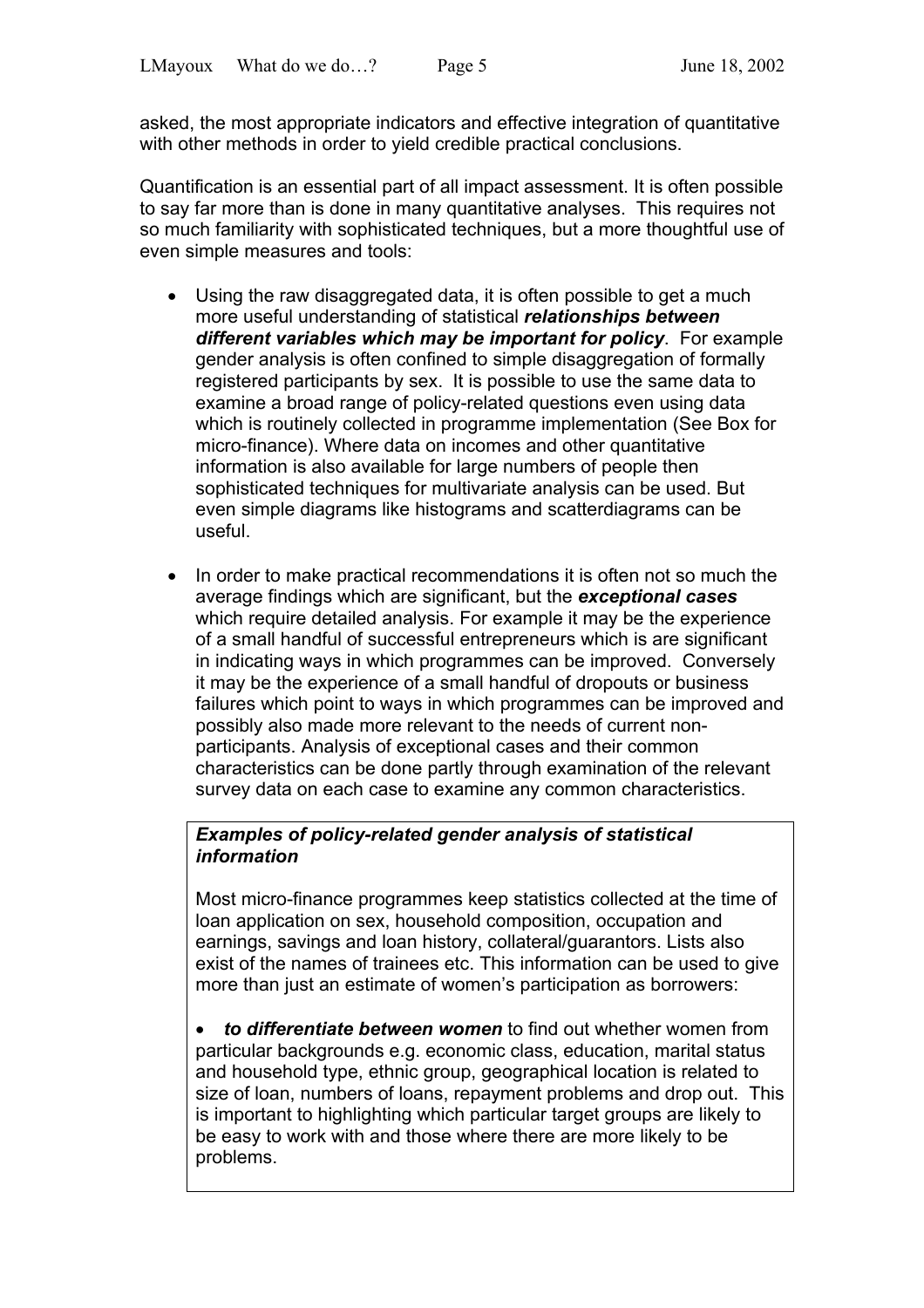• *to compare women with men* along these lines of differentiation to get a much clearer picture of dimensions of gender difference. For example are poor men likely to require more assistance to increase incomes than better off women.

• *to find out the differential participation or impacts of different programme strategies* e.g. whether women participating in training programmes have better repayment performance and/or ability to use larger loans.

At the same time, even very simple quantitative measures taught in secondary schools are often used and explained badly. Summary guidelines for using simple techniques are given in Appendix 1. Where they are misused this can lead to serious misrepresentation of information and very unreliable conclusions<sup>[2](#page-5-0)</sup>:

- *Percentages have little meaning unless accompanied by a statement of the sample size.* Percentages are not appropriate when the sample size is small (e.g. less than 30) because they give a false sense of accuracy.
- *Average measures have little meaning without an indication of the level of spread.* The particular ways in which average measures and levels of spread are calculated must also be carefully examined. Measures of average may be misleading if they lead the reader to assume that the average is a "typical" value. See Appendix 1.
- Exact values for data like income levels often *conceal estimation and inaccuracies during the collection of the information.* More appropriate here is the use of grouped data, despite the greater complexity of estimating averages and level of spread.
- Data on changes over time *says very little about the significance of the magnitude of such changes* without reference to contextual information e.g. comparative income levels, subsistence needs, beneficiary aspirations. These problems are not necessarily completely addressed by using control samples.
- Statistical relationships indicated by scatter diagrams, or even many of the more sophisticated statistical techniques, *say very little about causation* or the direction of any causation. They cannot therefore be taken as proof of impact of a particular programme or policy. Even use of control samples may not correct for 'selection bias' i.e. the parameters used for selection (e.g. gender, age, income level) may not allow for the fact that programme participants may be those with better contacts, more entrepreneurial motivation and so on and hence with 'success potential'.

 $\overline{a}$ 

<span id="page-5-0"></span> $2^2$  For more discussion of this see for example Nichols 1990; Mukherjee and Wuyts 1998.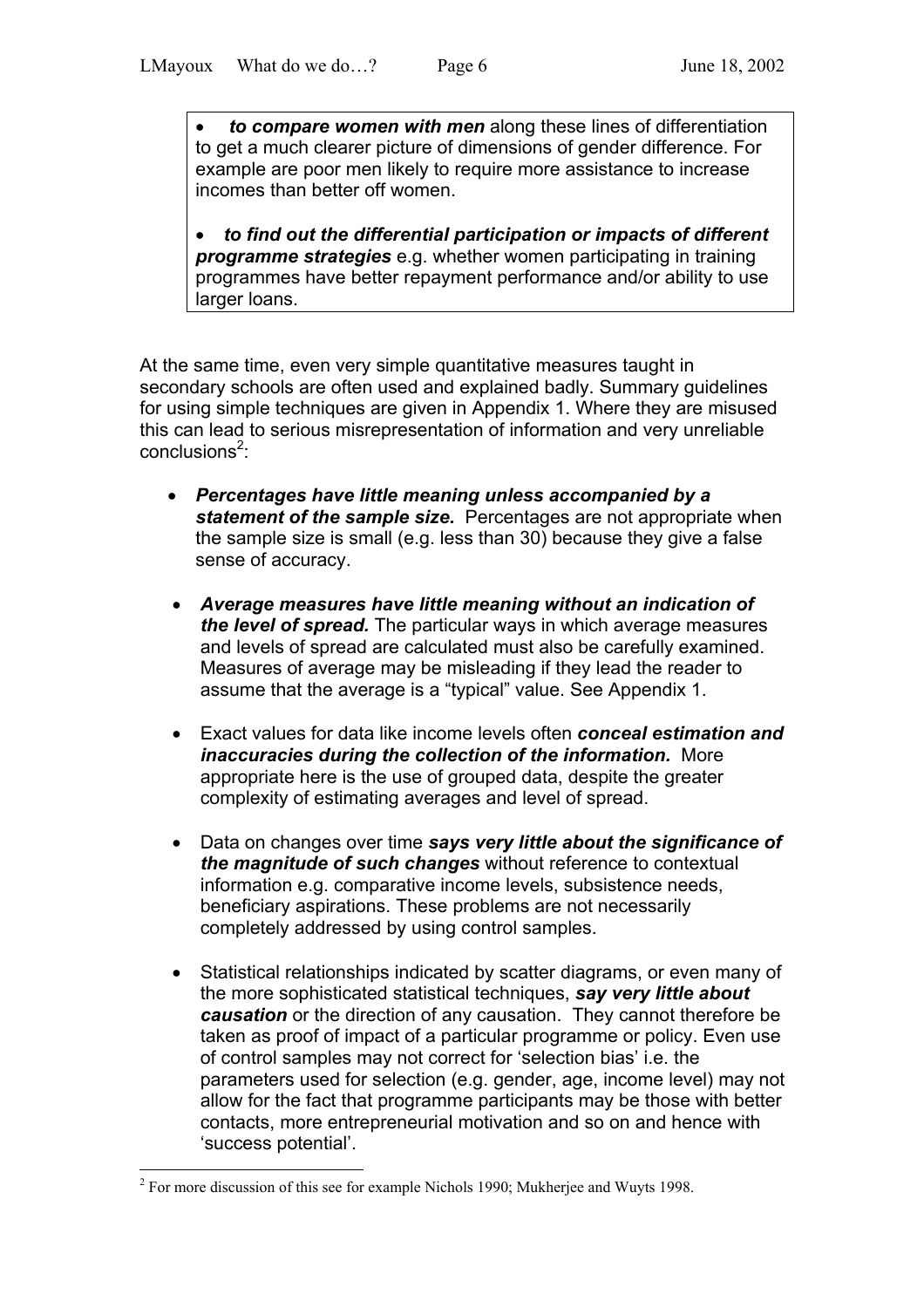Considerable care must be taken that sophisticated statistical techniques do not amplify rather than resolve these problems. This is a particular danger where the more sophisticated techniques are used by those who are not sufficiently experienced to identify their limitations and pitfalls. This means the analysis risks either being accepted uncritically or rejected as unnecessary obfuscation by those many development practitioners and academics from other disciplines who are unfamiliar with them.

## **1.3 From 'fuzzy anecdote' to credible inference: Increasing the rigour of qualitative analysis**

Qualitative analysis is an essential complement to quantitative methods and must be integrated at all stages of an assessment. Qualitative analysis is inevitably to some degree subjective. Even in quantitative analysis subjective views influence which types of statistical relationships are investigated, which are considered significant and so on. In qualitative analysis however the interpretation of data requires greater insight and work on the part of the analyst and is therefore potentially even more open to any possible prejudice and preconceptions. Nevertheless it is possible to reduce bias in analysis through self-awareness and open acknowledgement of any strong views which might affect the analysis and constant examination of the implications for the conclusions $3$ .

It is often useful for some types of qualitative data to use diagrams to indicate interlinkages between types of indicator or different processes. Such diagrams include trees and flow diagrams, cognitive mapping, Venn diagrams and network diagrams. Many of these are also used in participatory methods. In qualitative analysis they provide a useful aid to think though ideas and hypotheses, inserting the sources of information and 'proof' and the gaps in knowledge.

In recent years a number of qualitative databases have been developed for computer analysis. Particularly in large impact assessments these may be very useful. One such database is QSRNUD.IST which operates through developing an index system in the form of a tree, similar to the Indicator Trees discussed elsewhere on this site . Data can then be searched along a number of simultaneous criteria. This indicates whether or not there are a large number of cases where particular combinations of criteria arise, as in quantitative analysis. It also identifies individual exceptional cases, which may need close examination to be presented as Case Studies. This method is also useful because often information about individuals may be given in interviews with other people, and this enables such information to be crosschecked. This programme is compatible with other database programs like Excel, Access and SPSS which can handle small amounts of qualitative as well as quantitative data. In assessments with very small samples it is possible to do this type of analysis using cards or a simple system of indexing

 $\overline{a}$ 

<span id="page-6-0"></span><sup>&</sup>lt;sup>3</sup> For more discussion of academic debates about rigour in qualitative analysis see the various papers in Denzin and Lincoln 1994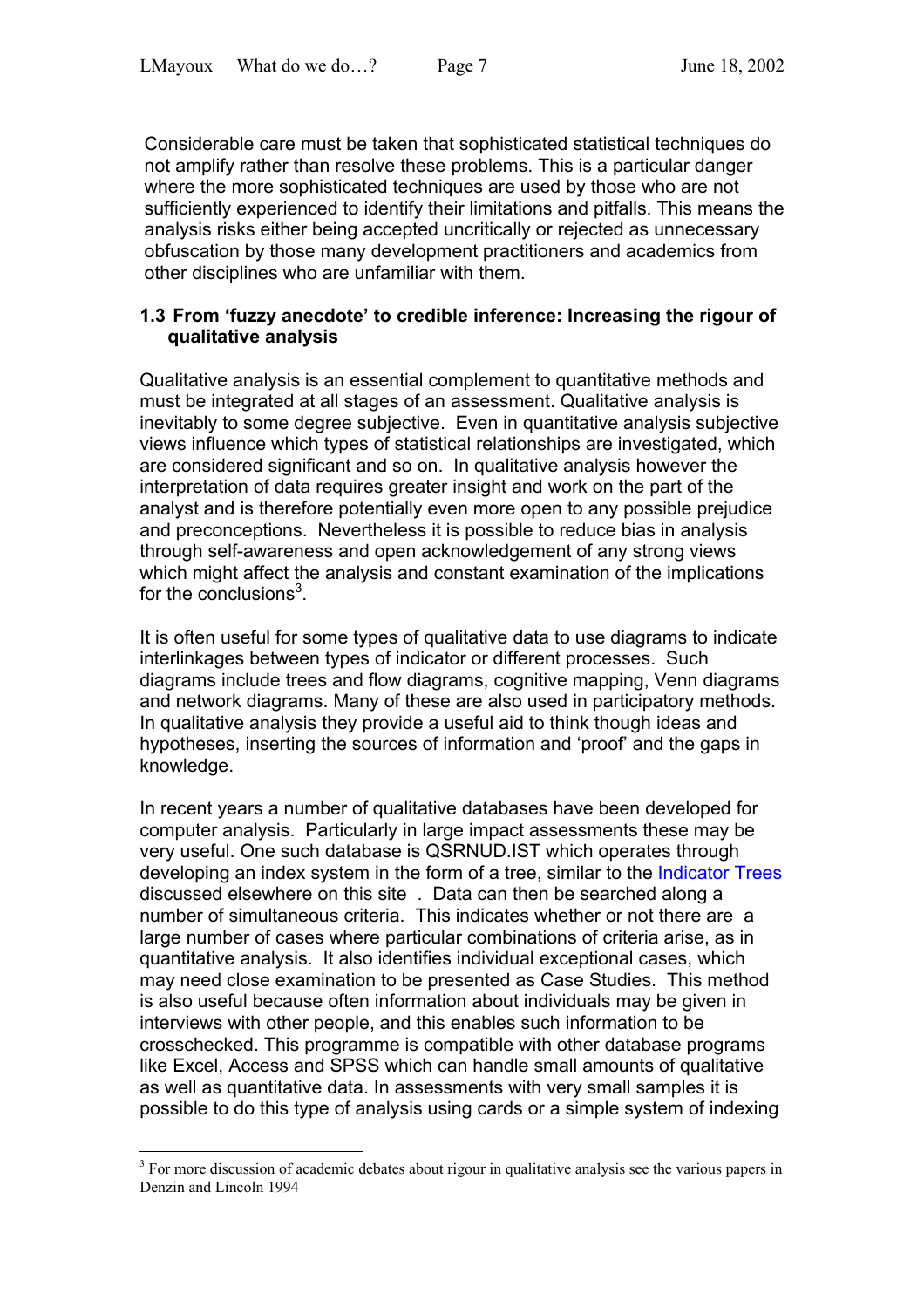files in a normal word processing programme or database with a search function.

At all stages there should be constant awareness of where any conclusions are based on the actual words of respondents and where they are based on inference by the researcher. As discussed in detail in the paper on qualitative methods on this website the rigour of qualitative investigation depends very much on the degree of detail and objectivity in recording information. It is important to consider how the general or immediate context of the interview might affect the responses given. For example: were people alone and free to talk openly, did they understand the questions or did it take time to adapt them for the local situation? The skill of the researcher is also crucial and the particular modes of interviewing. For example how directive was the questioning, did it follow a prescribed protocol or was it allowed to take its course? In either case what might have been the significant omissions or reasons for the interview taking the particular course it did? It is also important to justify the selection of case studies and respondents. How representative are they, are there any gaps in the sample and how might this affect the information given? Where interviews have been recorded on audio or videotape then it is possible to systematically crosscheck any analysis made at the time and hence errors of memory. It is also easier for others to scrutinise it if bias is suspected.

### 1.4 **Acknowledging power and process: Increasing credibility of analysis of participatory research**

Participatory methods are an essential part of integrated impact assessment in order to:

- increase the relevance of the questions being asked about development goals and processes
- increase the accuracy and reliability of indicators
- rapidly collect quantitative and qualitative information from people outside the core sample
- explore complex findings and processes arising from quantitative or qualitative research and their likely generalisability

When used with skill by someone familiar with the context they can be used to collect both quantitative and qualitative data. This can be as reliable as, and often more cost-effective than, other methods.

The degree of rigour and credibility depends partly on the participatory process itself. In particular decisions will need to be made carefully about the composition of groups producing pictorial outputs. In some cases it will be necessary to get separate matrices or diagrams for different stakeholder groups. In others one 'consensual' matrix or diagram may be sufficient. This depends partly on anticipated differences between stakeholders. Even where different maps are produced, it may also be interesting to see what happens when all stakeholders collaborate together. The differences between the joint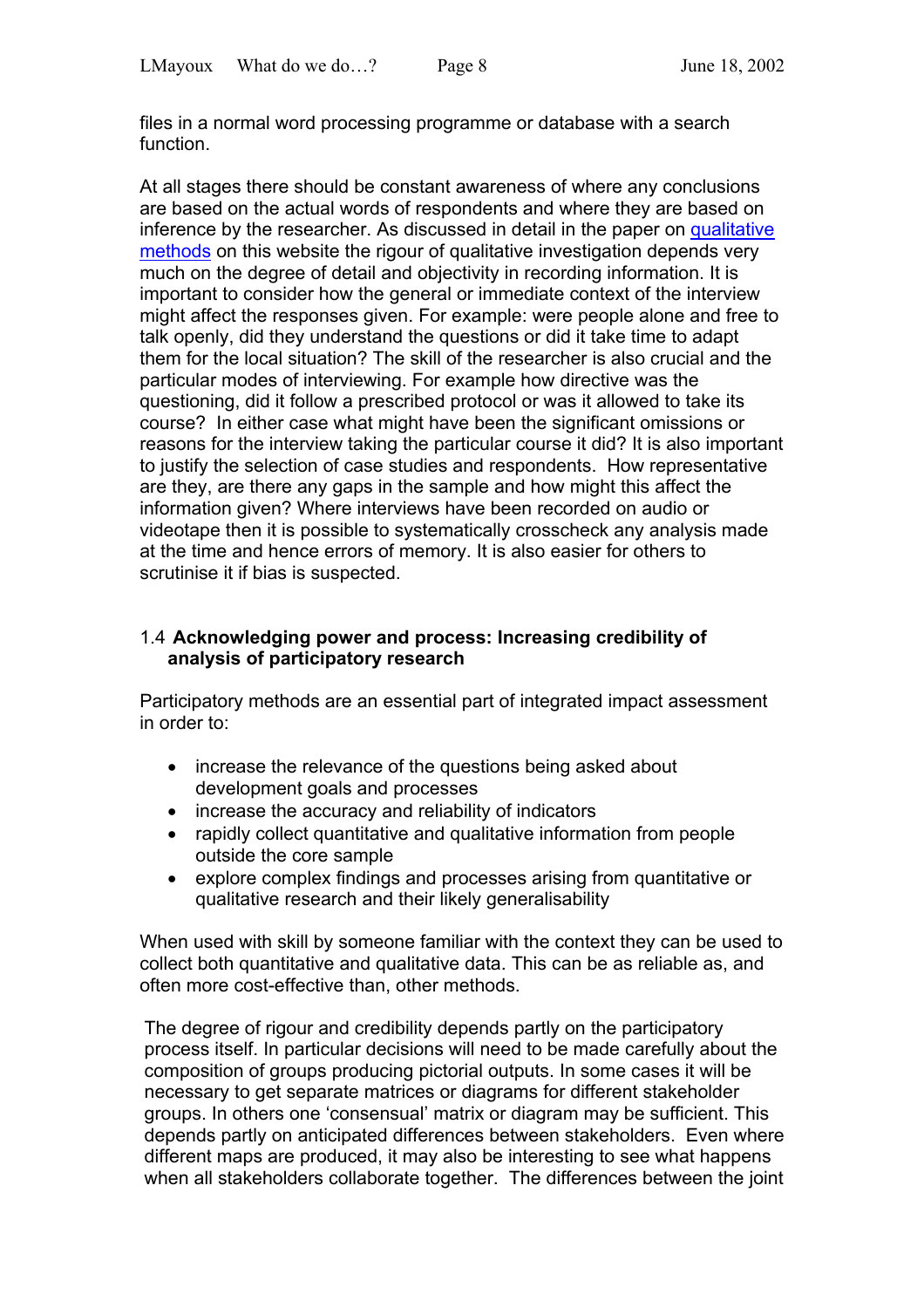product and those maps which are separately produced is likely to be a good indicator of the ways in which power relations operate between the different groups.

Rigour and credibility will also depend on the ways in which the outputs are analysed. Aggregation of findings may be a problem, depending on the nature of the particular exercises and outcomes. However common features and trends can be analysed and even presented quantitatively. Importantly the diagram outputs cannot be treated uncritically as 'proof of consensus'. Contextual and other information is essential to interpreting and explaining their significance. As with qualitative methods it is important to take into account:

- the relevance of any contextual information in explaining group dynamics and the significance of particular diagrams
- what is actually said by different people and how this relates to the analysis made by the facilitators

#### **1.5 Summary guidelines for assessing the credibility of practical conclusions**

Box 1 summarises a number of key questions in assessing the credibility of analysis of information. Whatever methods are used there will need to be a careful explanation of:

- why particular methods were used
- theoretical assumptions underlying the hypotheses and development goals to be tested and assessed and hence also the conclusions drawn
- why particular indicators were chosen and how relevant they are in measuring or demonstrating the goals to be assessed
- how and why particular samples or informants were chosen and how reliable their information is likely to be
- any contextual factors influencing the collection of information
- the limitations of any conclusions and practical recommendations

The analysis must also discuss the degree to which the use of different methods has been used to cross-check information. It must also explain any discrepancies between different sources and the implications for the conclusions and recommendations.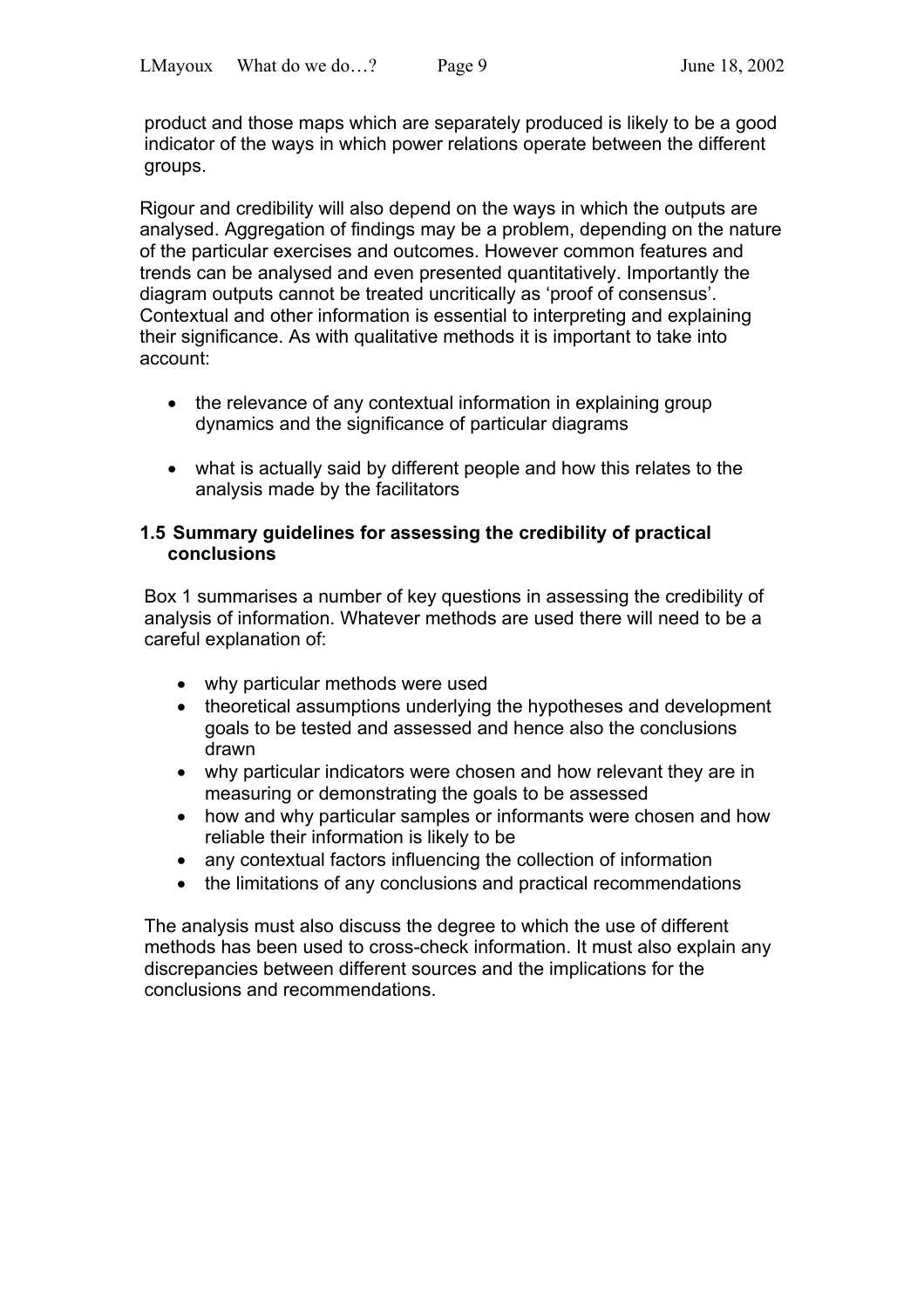## **BOX 1: KEY QUESTIONS IN ASSESSING THE CREDIBILITY OF ANALYSIS**

# **QUANTITATIVE ANALYSIS**

- 1) What theoretical assumptions underlie the questions being asked?
- 2) Why have particular statistical tests been used rather than others? What strengths and limitations will need to be borne in mind in assessing the credibility of any conclusions?
- 3) How and why were the indicators selected? What impact goals do they cover? What impact goals are not included? What are the implications for the relevance to the hypotheses to be investigated?
- 4) What sampling method was chosen? Are the statistical tests used appropriate for the sample size and method? Does the analysis look not only at averages but also measures of spread and the implications of outliers?
- 5) What practical problems were encountered in the research process? Did any contextual factors affect the reliability of responses on the different indicators? Did any problems affect either the randomness of the sample or purposive sampling? What are the implications?
- 6) How credible are the statements of inference made from any statistical tests or relationships? Have any assumptions of causality been backed up by other data?

# **QUALITATIVE ANALYSIS**

- 1) What are the underlying understandings and biases of the researcher which might affect the investigation process and its analysis?
- 2) How far have contextual factors been taken into account in analysis of responses? What might be the significance of any omissions or lines of inquiry which are avoided by the respondent?
- 3) Why have particular cases been chosen? Because they are thought to be representative? Because they demonstrate exceptions and limitations of the hypothesis? Are these assumptions and the analysis made on this basis credible?
- 4) What methods have been used to make causal and other inferences from the information? How systematic and rigorous has this process been?
- 5) How far have any conclusions and recommendations been discussed? Were the people interviewed reliable and informed?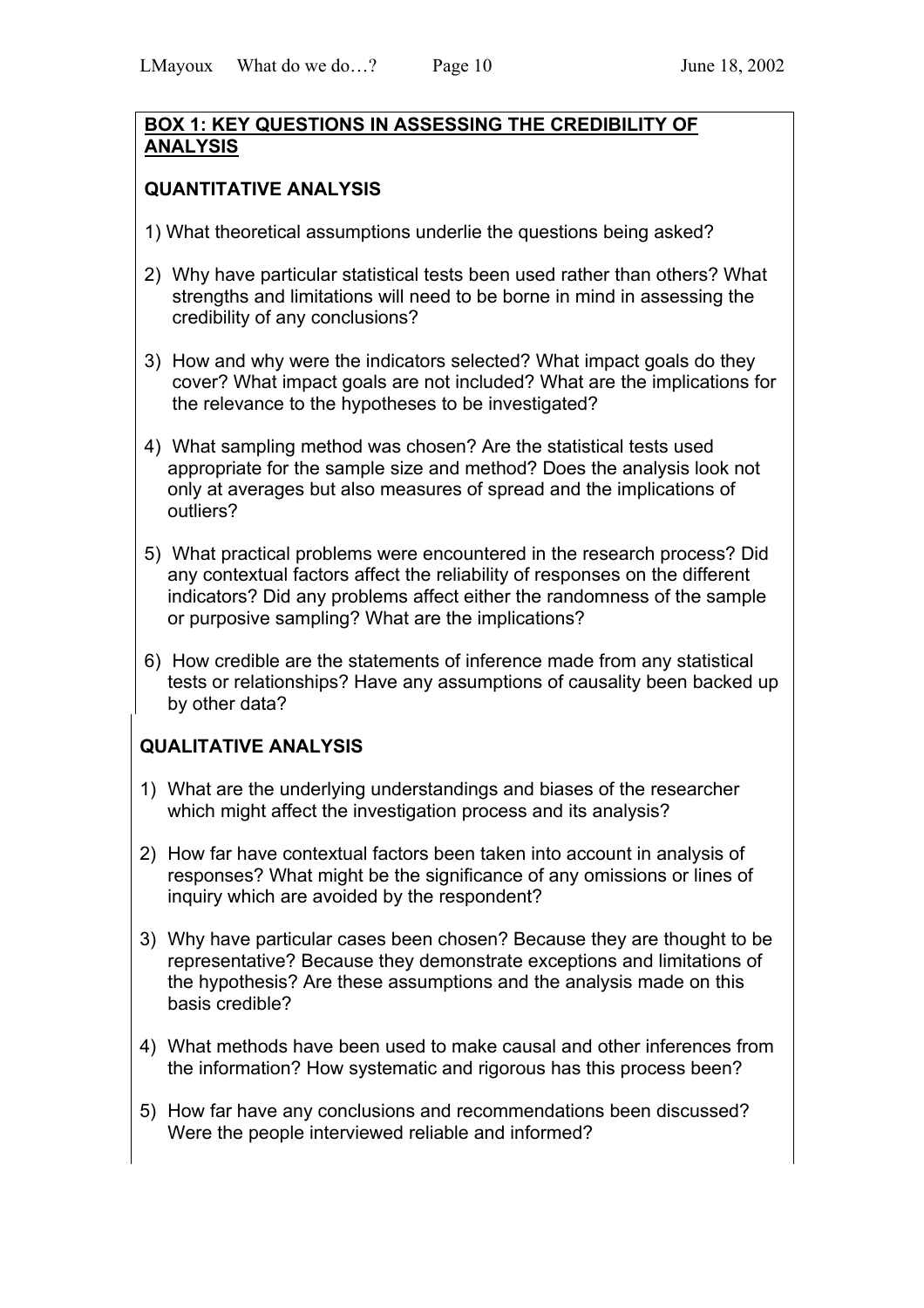# **PARTICIPATORY METHODS**

- 1) Why were particular exercises chosen? What are the underlying assumptions about the development process? What are their advantages and limitations?
- 2) Who participated? Who did not participate and why? What are the implications for the reliability or generalisability of the findings?
- 3) Was consensus reached and how? What are the implications for the generalisability of findings?
- 4) Are any contextual factors likely to have affected the outputs? Power relations during the participatory process itself? Unrealistic expectations or fears of consequences following the investigation?
- 5) How far have these factors been taken into account in the conclusions and recommendations presented?

## **SECTION 2: DISSEMINATING INFORMATION: HOW TO CONTRIBUTE TO PRACTICAL IMPROVEMENT**

## **2.1 Disseminating information: an ongoing process**

Many impact assessments have little influence on practical change within projects, programmes of the policy environment. This is the case even with useful assessments which have a contribution to make to practical improvement. This is partly because dissemination is often seen as a one-off event at the end of the assessment rather than a strategic and ongoing process which progressively gets different stakeholders involved. It is only through the involvement of a range of stakeholders that the findings of any assessment will come to be generally accepted. In the real world this is also likely to involve negotiation of potentially conflicting interests. In particular it will involve the participation of intended beneficiaries in order to ensure downward as well as upward accountability and implementation of pro poor changes.

There are two key dimensions to dissemination:

- synthesis of the information findings in reports
- face-to-face dissemination through participatory workshops

Both of these need to be seen as periodic rather than one-off events, particularly in larger scale more rigorous assessments.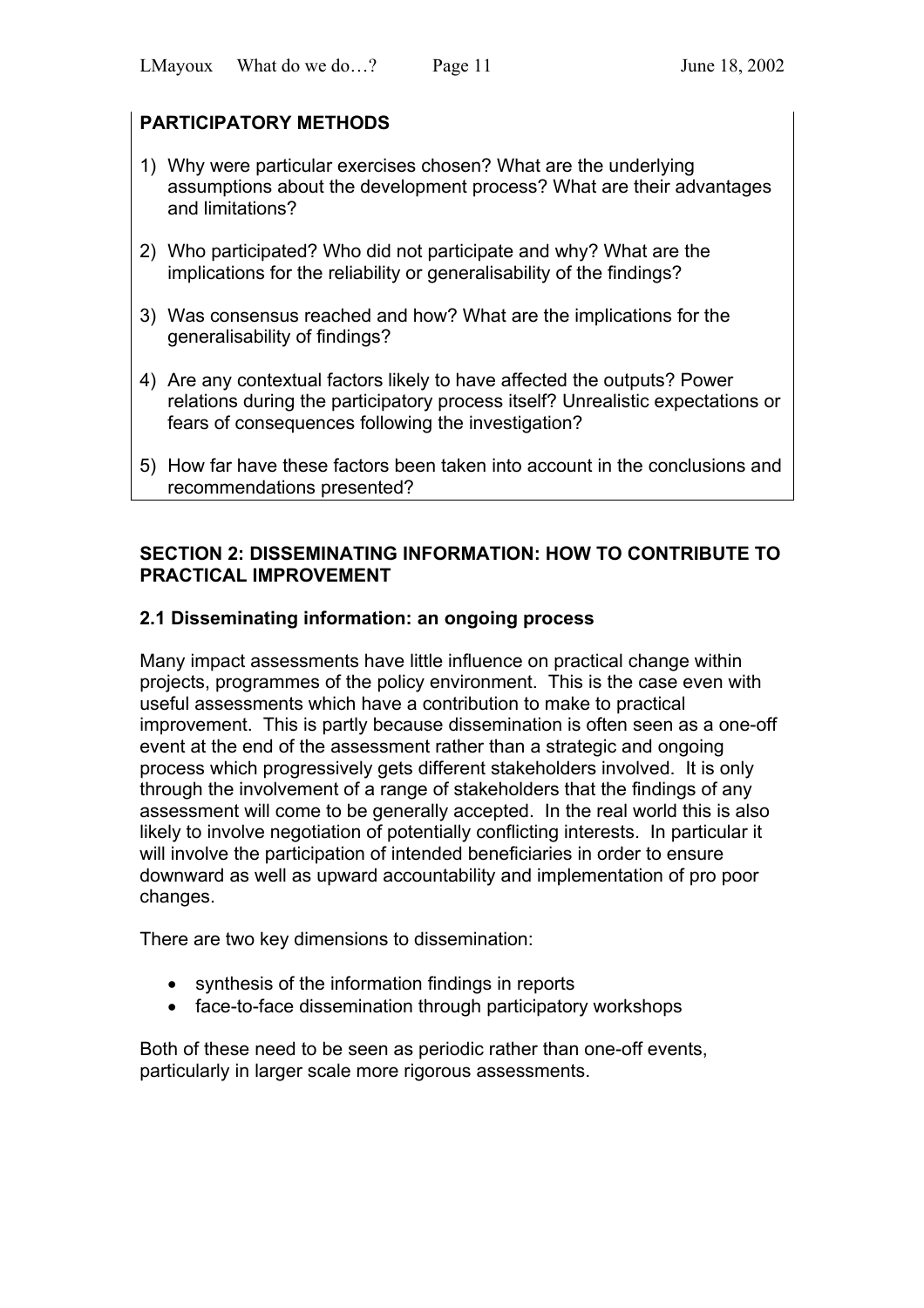# **2.1 Guidelines for writing reports**

As with data analysis, the writing of reports should be a cumulative process. Many assessments start with an Inception Report which serves as a framework highlighting the points which require investigation. Clearly ideas may change depending on the findings of the investigation and ongoing analysis. But particularly in short assessments it is often very useful to have a relatively clear idea of how the final report might look in terms of tables, diagrams and the types of case studies needed at the beginning. This then serves as a point of reference to which changes can be made over time as analysis progresses. This will assist in focusing the investigation and the refinement process.

It is also useful to begin reporting on findings and discussing their implications with different stakeholders throughout the investigation process. The use of participatory methods at different stages of the investigation provides a useful forum for testing out ways of presenting information and the likely reaction of different stakeholders. It is also possible to discuss preliminary findings and their practical implications with key stakeholders in qualitative interviews. Until one is sure about the reliability of information and conclusions however the tentative nature of these should be stressed. This dissemination must also obviously be very carefully thought through in order not to prejudice the rest of the investigation. This means taking into account potential conflicts of interest and also potential repercussions of certain findings for different stakeholders.

At the end of the assessment a final report is generally required. The length, contents and level of detail may or may not be specified in Terms of Reference. Box 2 gives broad guidelines for writing final reports where this is not otherwise specified in TOR.

It is very important to know the audience for which any report is intended. In some cases resources permit a number of different versions of a report for different audiences. In others reports will inevitably be an uneasy compromise between simplicity for some readers and detailed analysis for others. In general reports should make the main body of the text as short and focused as possible, leaving detailed analysis of findings to annexes and appendices which are available for crosschecking and justification of conclusions as necessary. Whatever the length and content of the full report, it is always advisable to produce a short version for wider dissemination and possibly translation into local languages.

# **BOX 2: GUIDELINES FOR WRITING FINAL REPORTS**

## **INTRODUCTION**

This should cover:

- Why was the research done?
- Who commissioned and paid for the research?
- Who conducted the research?
- When was the research done?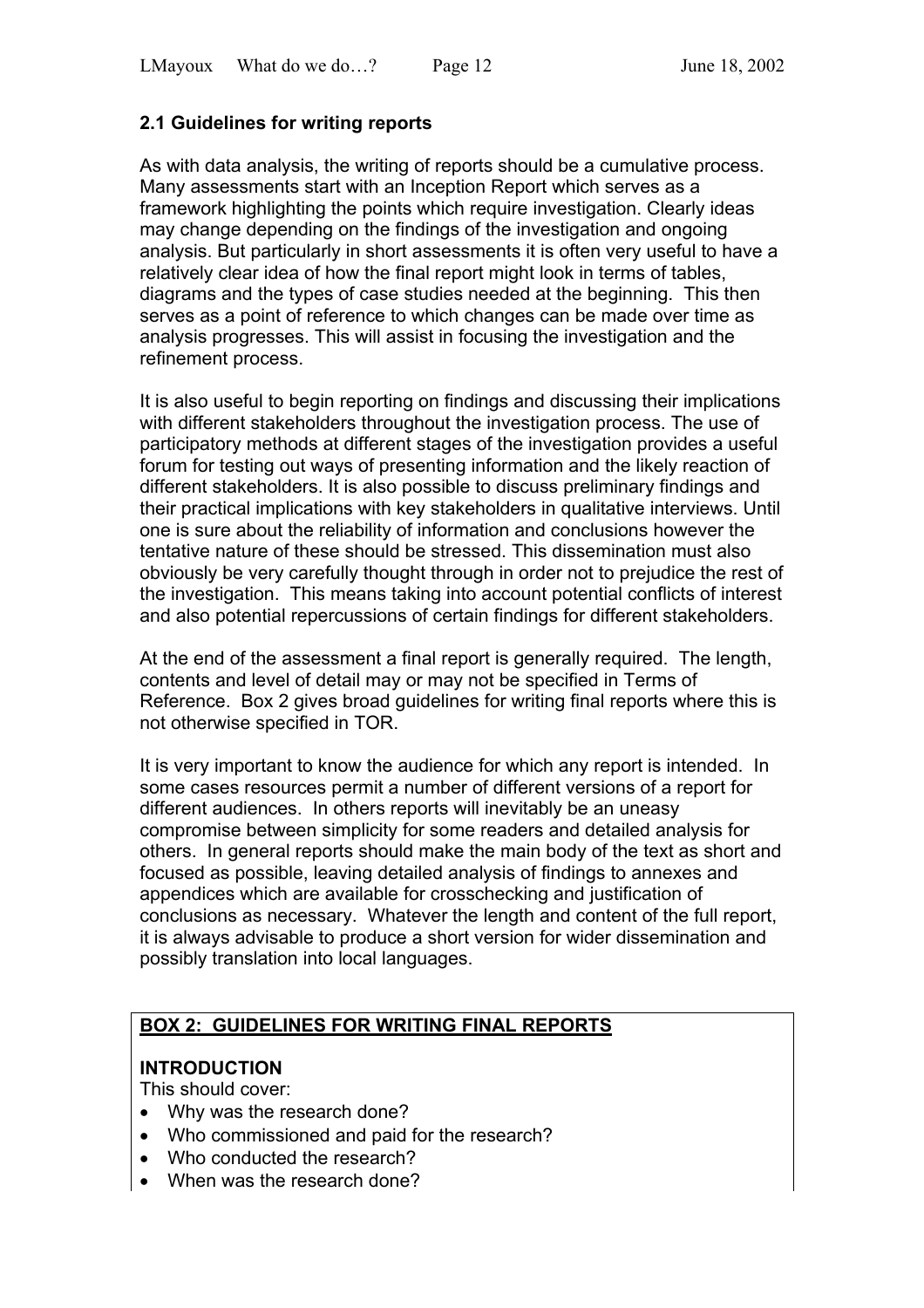- What information was collected?
- What methods were used in sampling?
- What practical problems were met during the fieldwork?

## **PRESENTATION AND ANALYSIS OF DATA**  *General presentation:*

- avoid unsupported claims and be honest about the reliability of the information and discuss any methodological issues relevant to its interpretation
- assessments should have integrated practical questions in the methodology of the investigation including discussion of feasibility of recommendations made and details of this should appear either at the end of each section or in a separate section as appropriate

## *Structure:*

- make an outline summarising the main hypotheses and conclusions in relation to each and use this to structure the report
- each section should have a heading and subheading, and preferably paragraph numbers
- in general the main point for each paragraph should come at the beginning.

## *Language:*

- language should be as simple as possible to make it accessible to non-English speakers.
- avoid long and complicated sentences. Several short sentences are usually clearer than one long one. It is often clearer to present things in bullet point form rather than as continuous text. Use simple link words.
- avoid complicated tenses. Use simple present, past or future whenever possible. Choose active sentences rather than passive ones as this has more impact.
- give the meaning of abbreviations, colloquial words and acronyms
- do not give long lists of numbers because these are difficult to digest. Only use the most important figures and say what they mean.
- *Tables, diagrams and pictures:* each must have a title, number, reference to the source of information, reference to the sample size, full description of what each row and column refers to and/or each category of information used
- *Case studies:* should have a name or reference, state key relevant background details, make clear where information is in the words of the respondent and where based on interpretation by the interviewer.
- **Photos:** simple caption indicating the main subject of photograph followed by who, when and where the photograph was taken, name of any organisation. The photographer's name should appear down the side.

# **CONCLUSIONS AND RECOMMENDATIONS**

- justify any conclusions through brief reference to the main body of text and make sure that the text clearly explains how such conclusions are reached
- any practical recommendations arising at the end of the investigation should be discussed with the relevant stakeholders to ensure their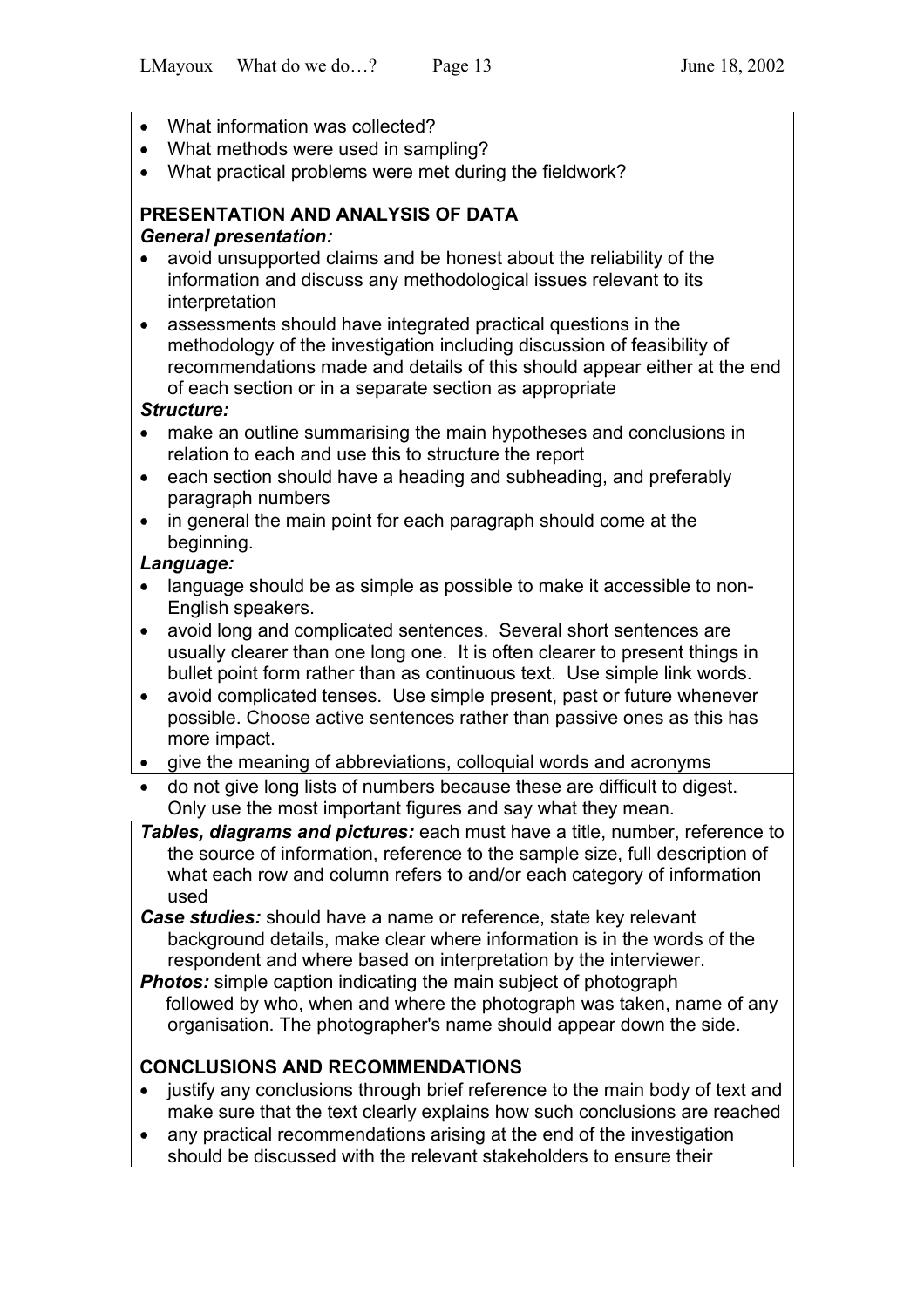feasibility. Details of these discussions should be given to highlight any potential problems or risks and/or differences between stakeholders

• indicate any issues on which further information is needed

## **SUMMARY**

- make this self-contained as it may be the only thing many readers read
- use the same headings as the main report
- this could also be combined with one or two tables and slightly extended into a short article for wider dissemination

# **2.2 Guidelines for dissemination workshops**

Participatory workshops should be an integral part of the assessment process. The frequency and content will depend on the length of the assessment and the resources involved.

Ideally there should be an initial workshop with key stakeholders to:

- identify potential sources of information and hence where any assessment should focus to complement rather than duplicate existing information
- where possible enlist the support and interest of a range of different stakeholders to both assist with the assessment itself and also with dissemination at the end.
- clarify potential differences and conflicts of interest which will need to be taken into account in definition of issues to be investigated, analysing the data and disseminating to different stakeholders

There should then be periodic interviews, informal meetings or more formal workshops to discuss interim findings. This is crucial in exploring the possible practical implications of findings as they arise. It is also important for identifying any changes which might be necessary to make sure that the assessment process is as relevant, reliable and credible to different stakeholders as possible.

A final dissemination workshop/s should be held when the report is in its final draft stage i.e. sufficiently sure of its findings but before the final recommendations are agreed. One or more workshops should then be held with different stakeholders in order to gain acceptance and consensus as far as possible. It may be necessary to have one or more workshops in local languages with programme beneficiaries and field staff. Representatives from these might then attend a high-level workshop with senior staff and possibly members of local government, donor agencies, researchers and so on.

Having periodic dissemination and workshops of this type need not significantly increase the cost of the assessment. In many cases it will be a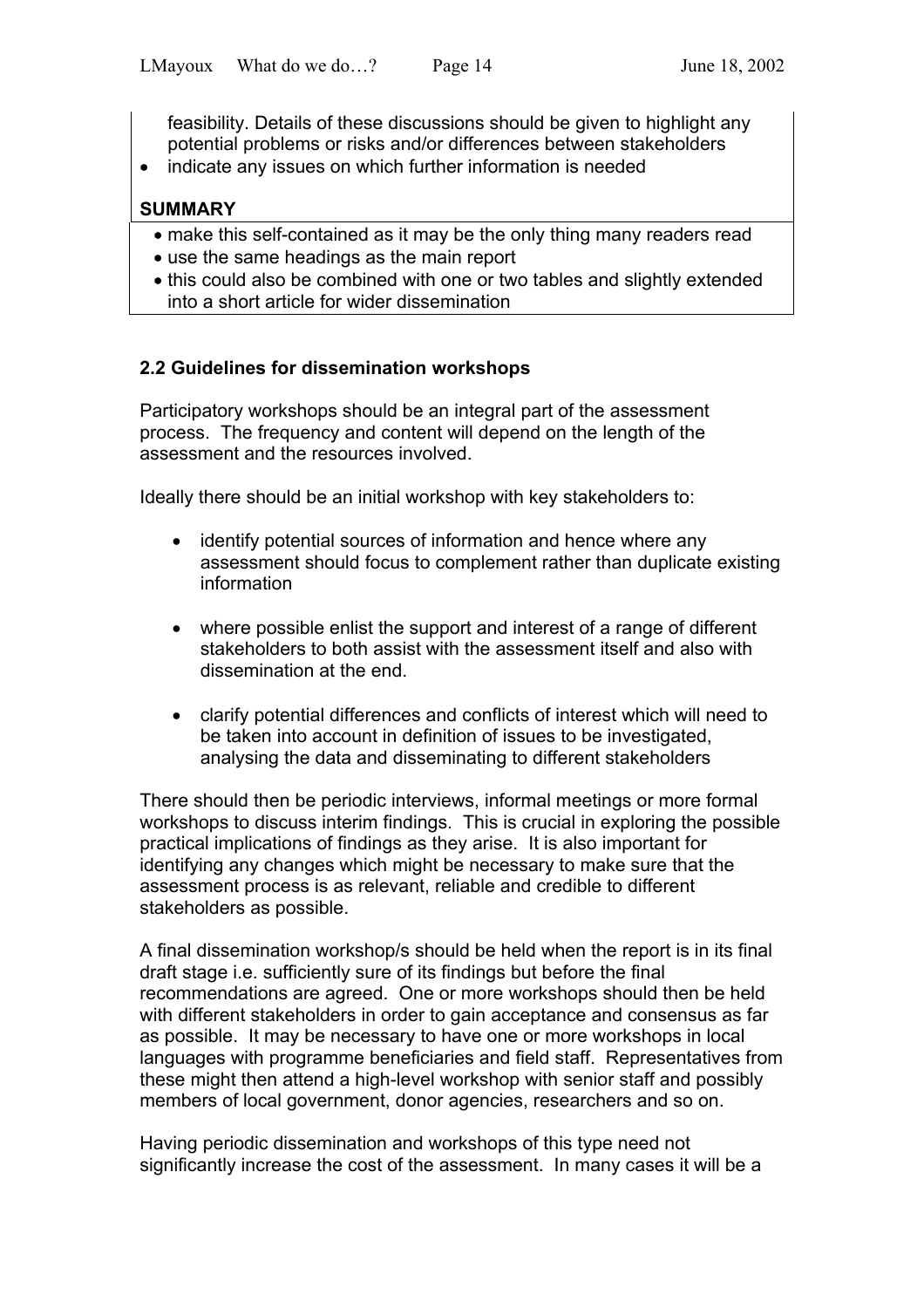question of integrating ongoing dissemination of particular findings into the assessment process itself as a means of exploring practical options for changes in projects programs or the policy environment. Official representation from government, NGOs or researchers will often be self funding provided the assessment is sufficiently relevant to their needs. This is particularly the case if these people are also asked to present their own work as an input to proceedings. The main costs would be inclusion of grassroots representatives in the workshops. Including a budget for this is however justified in terms of capacity building and also ensuring downward accountability to the findings of the assessment.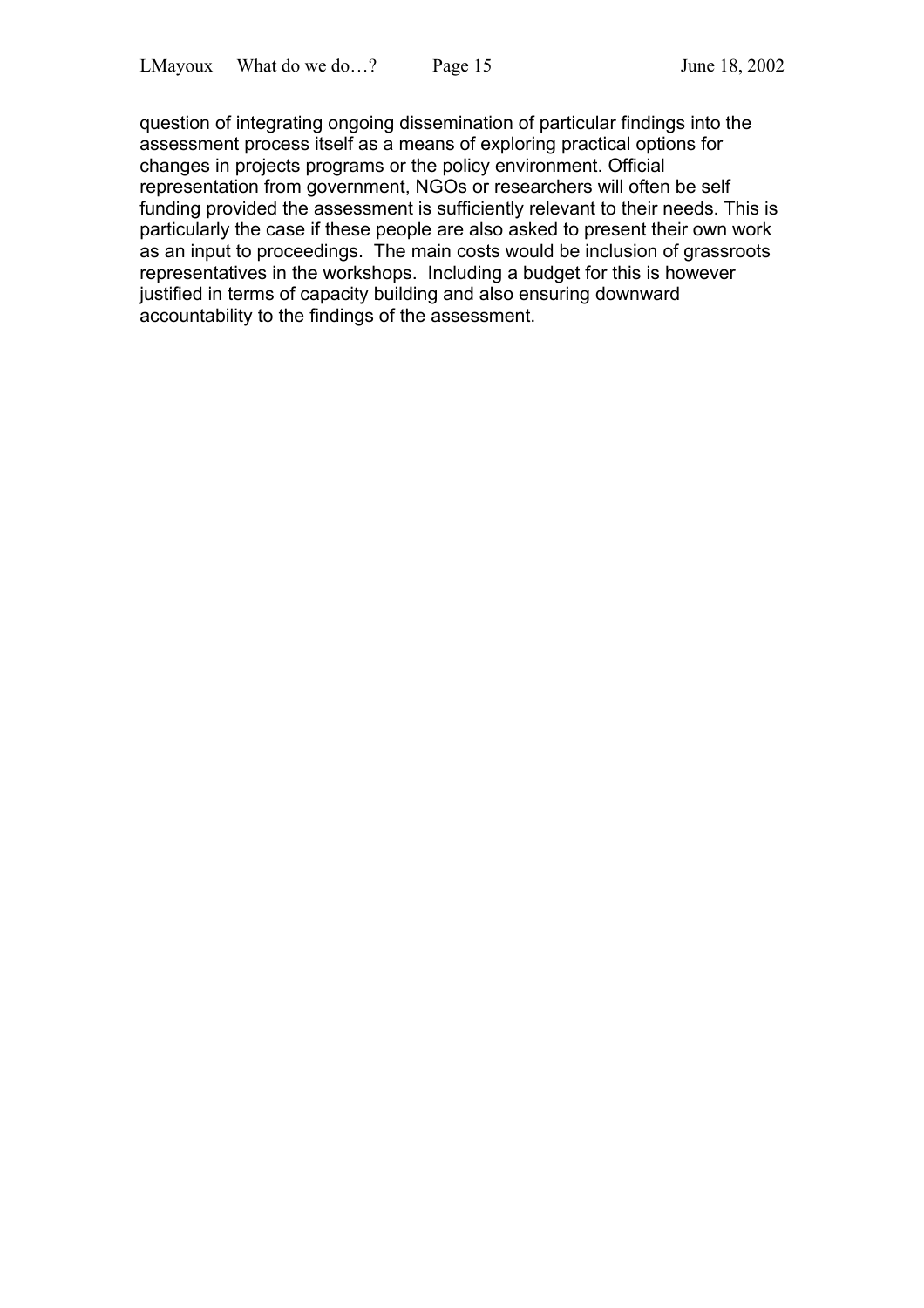### **APPENDIX 1: STATISTICAL ANALYSIS: SUMMARY OF METHODS, USES AND PITFALLS**

**Averages:** The averages a measure of where the centre, or middle, of a distribution lies. In statistics are three commonly used forms of average:

- *The mean*: this is how we usually understand the word average. It is calculated by adding up a set of items and then dividing that total by the total number of items in the set. This is not very useful where there are a few and very extreme and possibly erroneous values.
- *The median:* this is the middle value when the data are arranged in order of size. Where there is an even number of cases and no single middle value it is obtained by adding the two middle values and dividing by two. This method is less influenced by extreme values but is more difficult to calculate manually with a large sample size.
- *The mode:* this is the most frequent value.

### **Measures of spread:**

- *The range:* calculated by subtracting the lowest value of the data from the highest value. This is unreliable because it depends on just two values.
- *Interquartile range:* This divides the values into quarters. The three dividing values are called quartiles. The middle quartile is the same as the median. The interquartile range is found by subtracting the lower quartile from the upper quartile.
- *Percentiles:* which divides the sample into 100 equal-sized groups. These are useful with income data if for example you want to define a project target group as the 25% of households with the lowest income.
- *The standard deviation:* gives an indication of the average amount that values in a particular sample deviate from the mean value. To calculate the standard deviation, each deviation is squared and then take the mean for some squared deviations, which is called the variance. The square root of the variance gives the standard deviation. Standard deviations indicate how reliable the sample averages and percentages are a statement about the target population. If there is a lot of spread in the sample i.e. the standard deviation is large, you cannot make a very accurate statement about the whole target population from summary measures of the sample.

## **Tables, graphs and charts**

• *Cross tabulation***:** a two-way table involving categorising the data in terms of two variables. For example the number of households by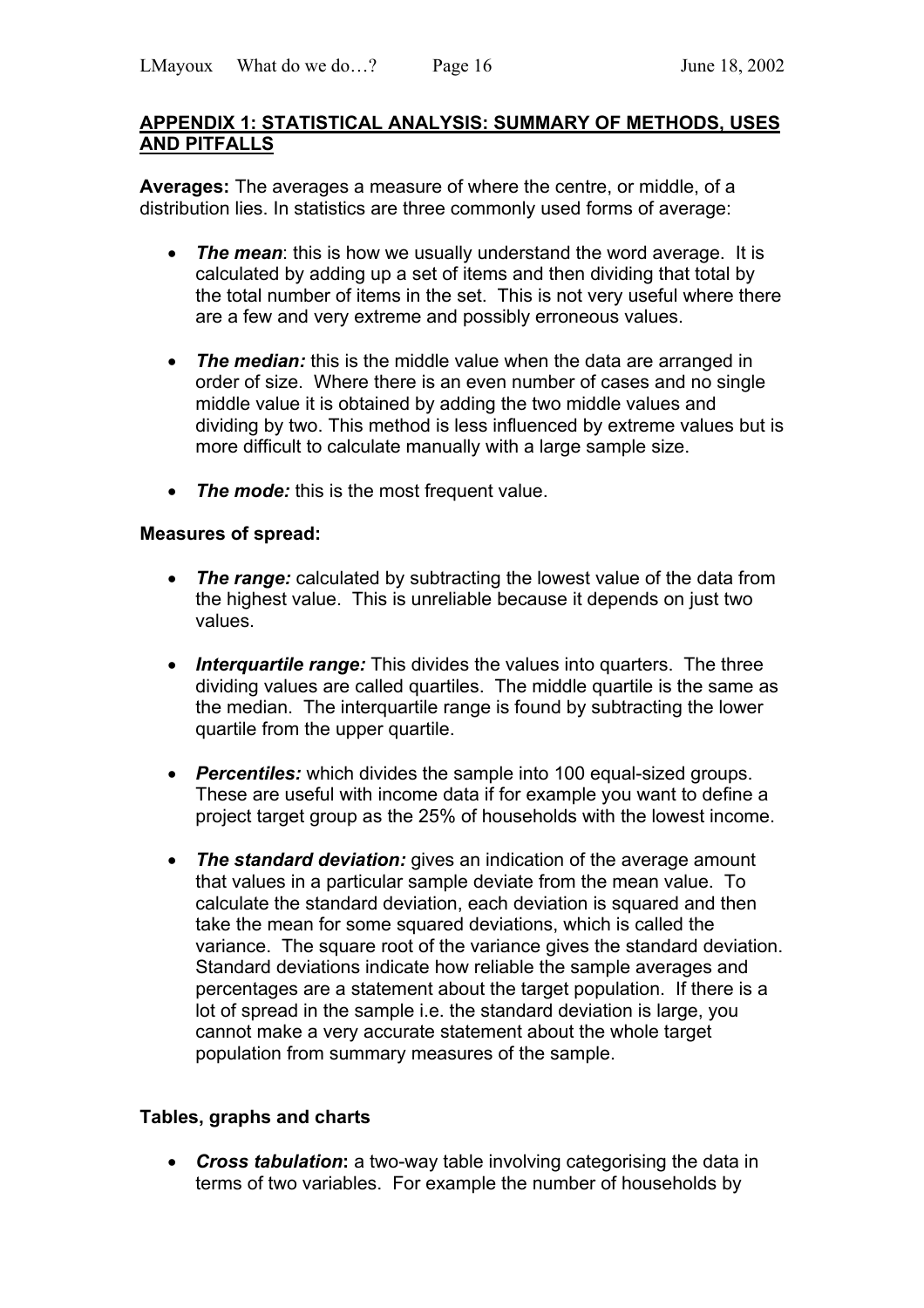economic class and income increase from an enterprise programme. This is one of the simplest and most useful ways of presenting information. It is however crucial to give a full description of what each row and column refers to, units of measurement used and sample size. Percentages must always be accompanied by sample size. They should also not be used for very small total sample size e.g. less than 30 because this gives a false impression of accuracy.

- *Bar chart:* a graph where the length of each bar varies with the data it presents.
- *Histogram:* is used to illustrate a data which is grouped. They are similar to buy charts except that the bars are touching and their area is very important.
- **Scatter diagrams:** used to study the relationship between two numerical variables which have exact values. Each pair of sample values are plotted onto a graph. Where the points seem to fall along a straight or curved line, this suggests a relationship between the two variables. This statistical relationship does not necessarily imply a causal relationship, and says nothing about the direction of causation.